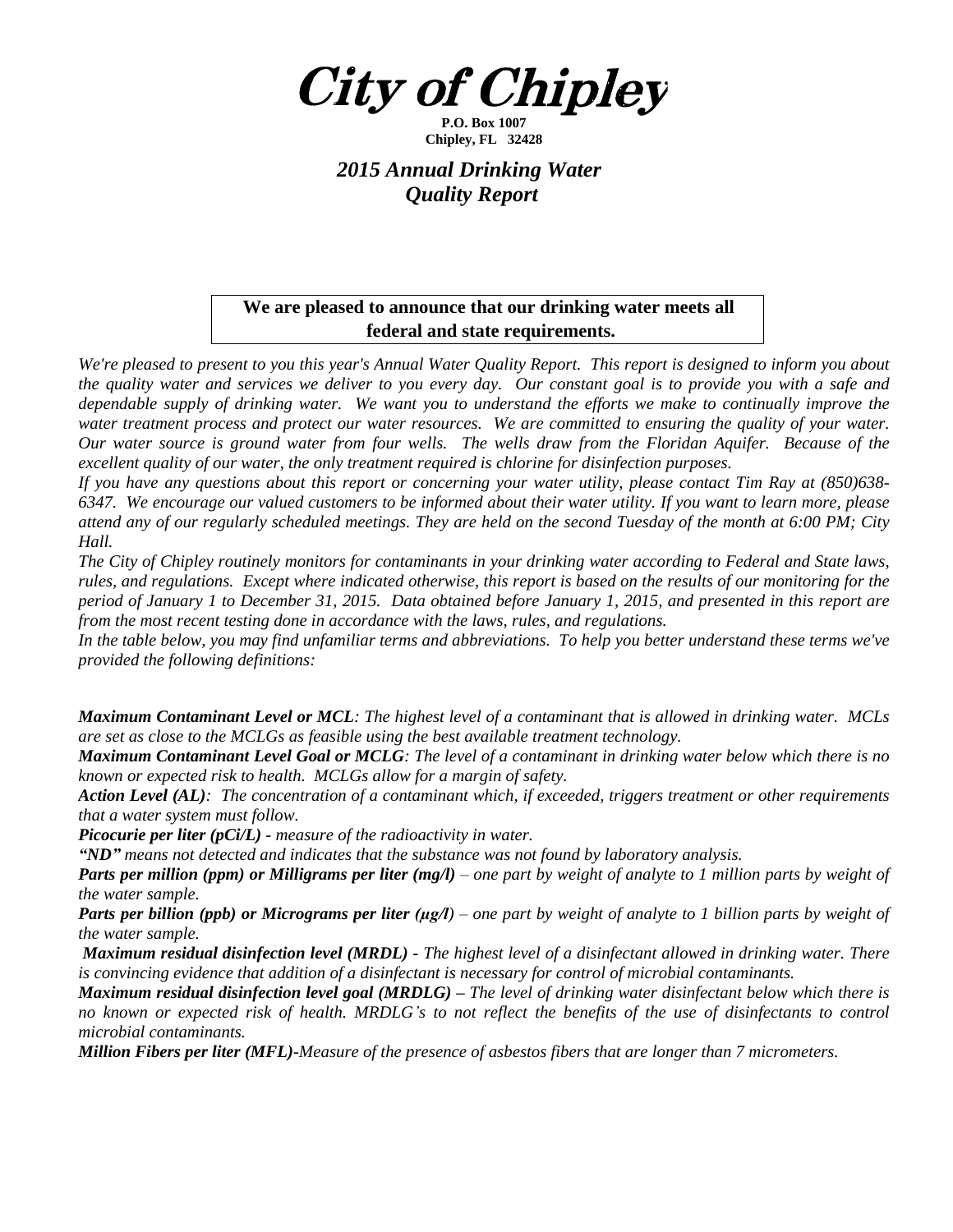| 2013 тері Керсетр Ілбее                              |                                 |                             |                          |                                   |                |                |                                                                                                         |  |  |
|------------------------------------------------------|---------------------------------|-----------------------------|--------------------------|-----------------------------------|----------------|----------------|---------------------------------------------------------------------------------------------------------|--|--|
| <b>Contaminant and Unit of</b><br><b>Measurement</b> | Dates of sampling<br>(mo. /yr.) | <b>MCL Violation</b><br>Y/N | Level<br><b>Detected</b> | <b>Range of</b><br><b>Results</b> | <b>MCLG</b>    | <b>MCL</b>     | <b>Likely Source of</b><br><b>Contamination</b>                                                         |  |  |
| <b>Inorganic Contaminants</b>                        |                                 |                             |                          |                                   |                |                |                                                                                                         |  |  |
| Nitrate (as Nitrogen) (ppm)                          | 03/15                           | N                           | 0.21                     | $ND-0.21$                         | 10             | 10             | Runoff from fertilizer<br>use; leaching from<br>septic tanks, sewage;<br>erosion of natural<br>deposits |  |  |
| Barium (ppm)                                         | 03/14                           | N                           | 0.007                    | $0.0029 -$<br>0.007               | $\overline{c}$ | $\overline{2}$ | Discharge of drilling<br>waste; discharge from<br>metal refineries; erosion<br>of natural deposits      |  |  |
| Chromium (ppb)                                       | 03/14                           | N                           | 3.5                      | $ND-3.5$                          | 100            | 100            | Discharge from steel<br>and pulp mills; erosion<br>of natural deposits                                  |  |  |
| Asbestos (MFL)                                       | 12/11                           | N                           | 2.2                      | N/A                               | 7              | $\tau$         | Decay of asbestos<br>cement water mains;<br>erosion of natural<br>deposits                              |  |  |
| Sodium (ppm)                                         | 03/14                           | N                           | 2.2                      | $1.6 - 2.2$                       | N/A            | 160            | Salt water intrusion,<br>leaching from soil                                                             |  |  |

## **2015 TEST RESULTS TABLE**

| <b>Contaminant and Unit</b><br>of Measurement | Dates of<br>sampling<br>(mo. /yr.) | AL<br>exceeded<br>Y/N | 90th<br>Percentile<br><b>Result</b> | No. of<br>sampling<br>sites<br>exceeding<br>the AL | <b>MCLG</b> | AL<br>(Action<br><b>Level)</b> | <b>Likely Source of Contamination</b>                                                                        |
|-----------------------------------------------|------------------------------------|-----------------------|-------------------------------------|----------------------------------------------------|-------------|--------------------------------|--------------------------------------------------------------------------------------------------------------|
| <b>Lead and Copper (Tap Water)</b>            |                                    |                       |                                     |                                                    |             |                                |                                                                                                              |
| Copper (tap water)<br>(ppm)                   | $06/14 -$<br>09/14                 | N                     | 0.24                                | $0$ OF $20$                                        | 1.3         | 1.3                            | Corrosion of household plumbing systems;<br>erosion of natural deposits; leaching from wood<br>preservatives |
| Lead (tap water) (ppb)                        | $06/14 -$<br>09/14                 | N                     | 1.6                                 | $0$ OF $20$                                        | $\Omega$    | 15                             | Corrosion of household plumbing systems, erosion<br>of natural deposits                                      |

| Disinfectant or<br><b>Contaminant and Unit</b><br>of Measurement | Dates of<br>sampling<br>(mo. /yr.) | <b>MRDL</b> or<br><b>MCL</b><br><b>Violation</b><br>Y/N | Level<br><b>Detected</b> | Range of<br><b>Results</b> | MCLG or<br><b>MRDLG</b> | MCL or<br><b>MRDL</b> | <b>Likely Source of Contamination</b>     |  |
|------------------------------------------------------------------|------------------------------------|---------------------------------------------------------|--------------------------|----------------------------|-------------------------|-----------------------|-------------------------------------------|--|
| <b>Stage 2 Disinfectant/Disinfection By-Product (D/DBP)</b>      |                                    |                                                         |                          |                            |                         |                       |                                           |  |
| Chlorine (ppm)-<br>Stage 1                                       | $01/15-$<br>12/15                  | N                                                       | RAA<br>$= 0.4$           | $0.32 - 0.42$              | <b>MRDLG</b><br>$=4$    | MRDL<br>$= 4.0$       | Water additive used to control microbes   |  |
| <b>TTHM</b> (Total<br>trihalomethanes) (ppb)                     | 09/15                              | N                                                       | 2.21                     | N/A                        | N/A                     | $MCL=$<br>80          | By-product of drinking water disinfection |  |
|                                                                  |                                    |                                                         |                          |                            |                         |                       |                                           |  |